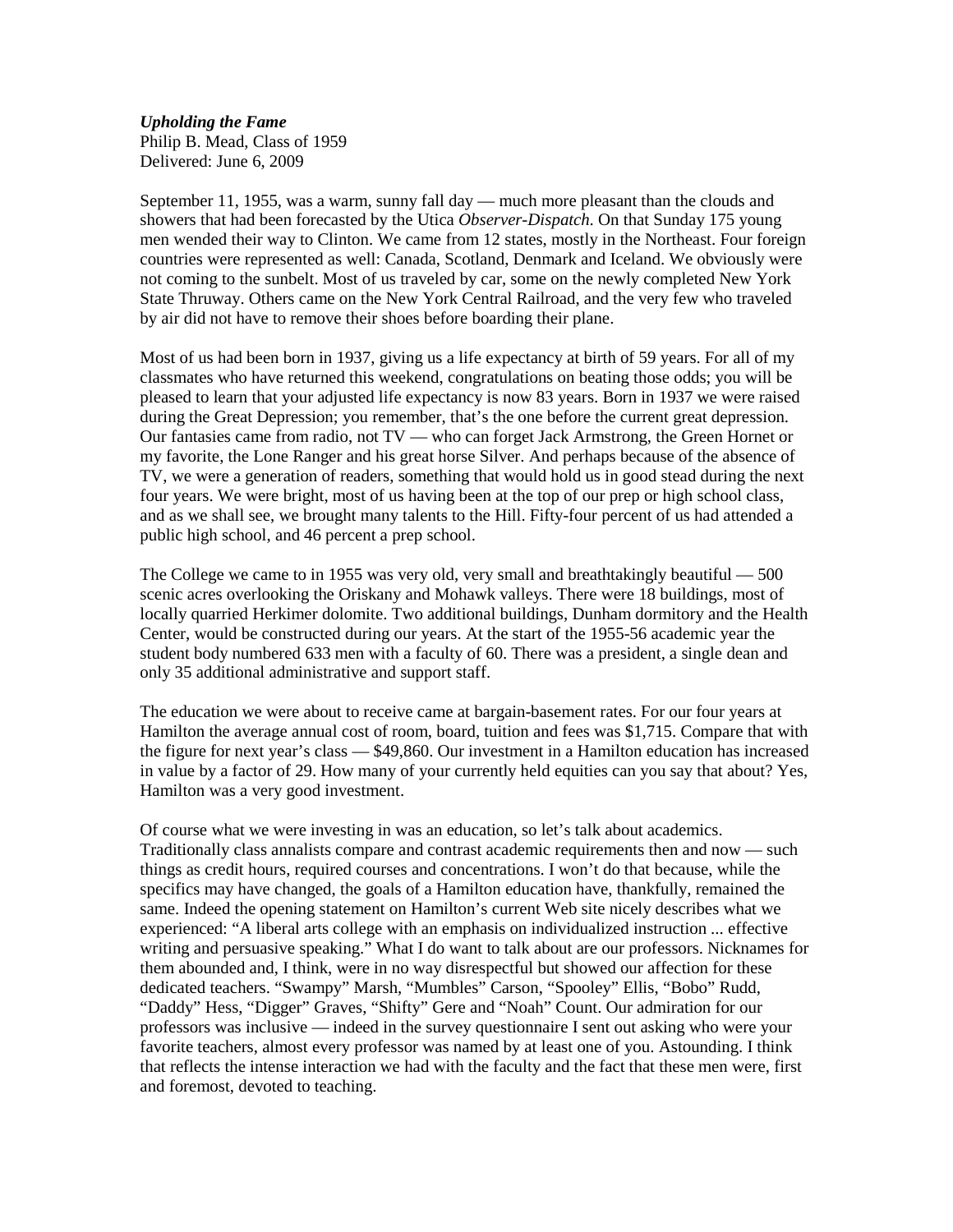I wish there was time to relate stories about all of our professors, but a few vignettes will have to suffice. Bill Wieting remembers English Professor Thomas McNaughton Johnston, a Lincolnesque man who wore an enormous raccoon overcoat in the winter. To quote Bill: "Professor Johnston knew every meretricious literary trick we might employ. He had seen it before, dealt with it before, explained, deflated, criticized, observed, disdained or encouraged it before. And always gently, firmly, collegially and above all humorously." Three of us — David Lyon, John Martin and I — remember psychology professor Bill Stebbins introducing us to modern research methods and shepherding us through the preparation and publication of our first scientific papers. Jim Fox recalls "Digger" Graves at the conclusion of his history classes stationed in the hallway outside the classroom engaging his students in informal conversation and providing encouragement. Several of us remembered that chemistry professor Dr. Lawrence Yourtee never marked on a curve. He felt that it was his job to teach us certain scientific facts, and if everyone got 100 on one of his tests he was pleased, for that meant he had done his job well. Of course sometimes we all got 50s — his tests were fair but hard. I remember one student writing in his blue book at the end of a particularly tough exam, "The answers to questions 7 and 3 are known only to God and the immortal Yourtee." Dr. Yourtee had a quiet sense of humor as well. Jay Pomerantz remembers leaving the chemistry lab with some 95 percent alcohol destined for the Squires Club punch bowl, and Dr. Yourtee cautioning him not to take too much "distilled water." Paul Bauer recalled Professor John Gambs, who enlivened every freshman economics class with the drama of whether his socks would disappear completely into his loafers, and after class whether he could successfully defend the honor of his dog from the amorous intentions of the quadrangle four-legged Lotharios.

Colin Miller, Chapel dean and professor of philosophy and religion, began his Hamilton tenure with our class and was an instant favorite. An imposing Scot, his readings of Robert Burns in this Chapel drew standing-room-only crowds. Professor Miller's seminars stretched our minds and made us think about the very most consequential issues of life. These discussions were so riveting that we didn't want them to end — and often, when the bell rang, they didn't. The group would simply adjourn to the Commons snack bar, or on Friday afternoons to a watering hole in Clinton, to continue the probing discussion with Professor Miller as the facilitator. A 1955 *Alumni Review* reported that, on a shopping trip Professor Miller's burring tones caught the ear of a Utica grocer, who inquired if he was not a foreigner. Professor Miller explained that he was a Scot and newly emigrated to the United States. "Well," said the grocer admiringly, "you've learned the language quickly."

An iconic figure during our days at Hamilton was English Professor Robert Barnes Rudd. "Bobo's" extracurricular escapades were legendary, and he relished making the most outrageous statements to shock the establishment or our houseparty dates. His speech at Class & Charter Day, May 16, 1956, was one of the most memorable presentations in Hamilton's long history and, as he predicted, here we are this weekend, ". . . mere children of 72, 'hoping among the grass to find the golden dice with which we used to play.'" Professor Rudd taught his last class on Saturday, May 24, 1958. A *Spectator* editorial noted: He taught us an appreciation of English literature's beauty and an appreciation of the joys of living. Few men other than the fictional Falstaff could more truthfully say, "We have heard the chimes at midnight, Master Shallow."

In July of 1957 a young economics professor was appointed associate dean of the College. Sid Wertimer and his wife Ellie went on to become legends at Hamilton and continued teaching, advising and entertaining us, and later our children, throughout the next 50 years. But we knew Sid as a man, not much older than we were, who was an outstanding teacher with an engaging manner and a sharp wit. John Crosier remembers Sid telling his accounting classes, "My goal is to teach you enough that should you ever be faced with an accounting problem you will hire an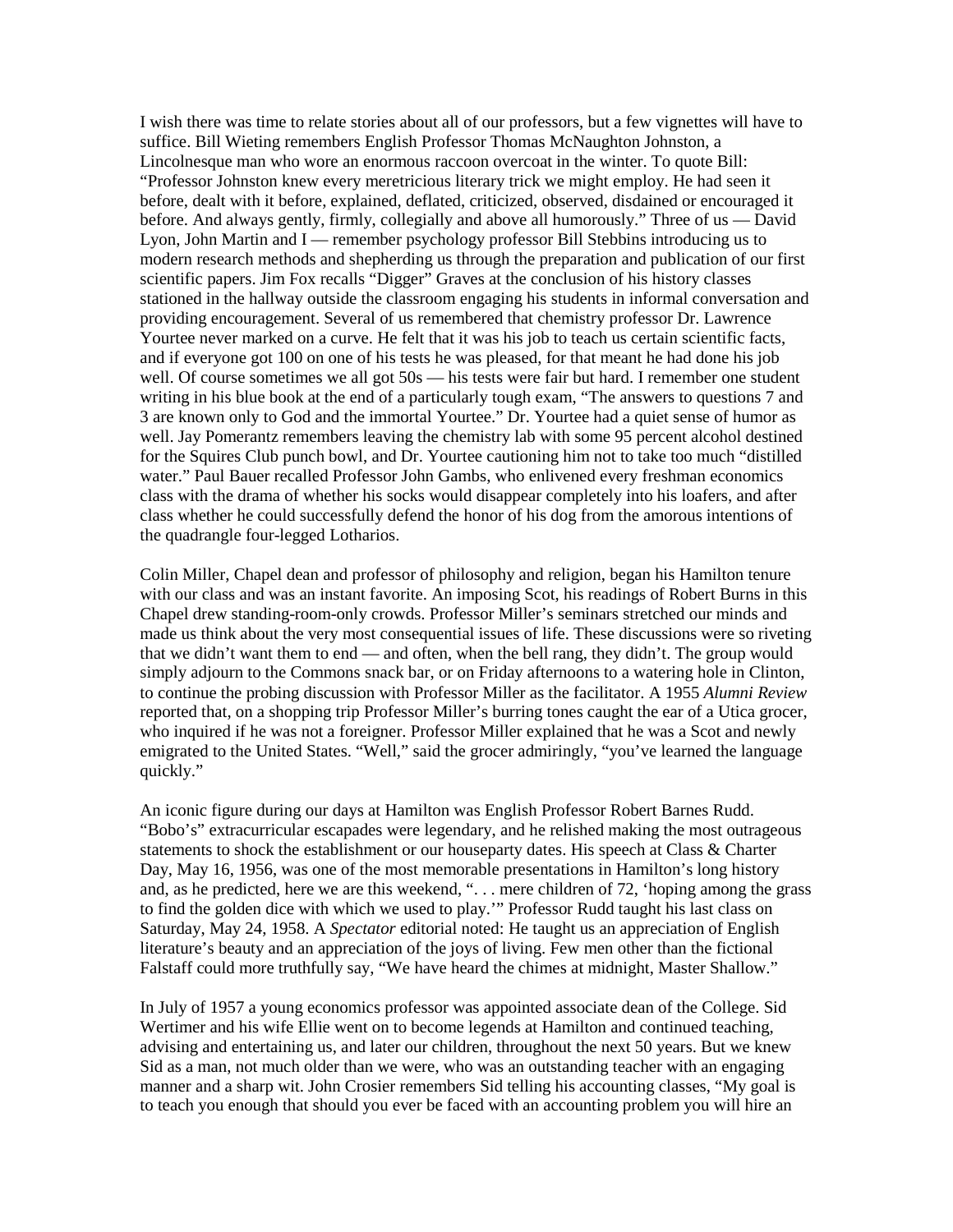accountant." Sid was the enthusiastic leader of the Hamilton volunteer fire department, a post mainly requiring skill at double-clutching the ancient fire truck donated to Hamilton by the Village of Clinton.

In this community of talented and dedicated educators, one man was the acknowledged leader — Dean Winton Tolles. He came straight out of central casting, a large individual with a gravelly voice and a commanding presence. The outfit was always the same, a rumpled dark suit, wrinkled white shirt, black necktie, battered fedora and a cigarette dangling from the corner of his mouth. If he was in the midst of shutting down a water fight the cigarette might be wet, but it would be there. The dean always wore these clothes. For the faculty-student softball game on Class  $\&$ Charter Day, he simply removed the hat and suit coat and rolled up his pant legs — the necktie and cigarette stayed. We guessed he wore the same outfit to bed at night, and the wrinkles tended to support that theory. We assumed he had only one set of duds, but Dick Flanagan recalls a time in our senior year when Win stood up in front of Tuesday morning assembly wearing a brand new suit. He was given the congratulatory finger snaps and could hardly go on from embarrassment.

The fire hoses in South Dorm were utilized by most freshman classes for water fights, thence bringing out the dean. Don Kittell remembers the Class of '59 being considerably more innovative. Jack Letzelter's building and grounds crew had placed panels in all of the fireplaces in an attempt to prevent heat loss. Using these panels to dam up the shower stalls, then simultaneously releasing them, created an impressive waterfall down the stairs of South. Don remembers the classic picture of the dean standing in the first floor flood with his trousers rolled up, directing the clean-up. And I'll bet he had a smile on his face. For all of his gruffness and unquestioned authority, he never took himself too seriously. He used to say, "A dean is to a college as a fire hydrant is to a dog." Well, to paraphrase Winston Churchill, some fire hydrant! Dean Tolles was mother, father, counselor, judge and jury to us; he arbitrated and resolved all issues without extraneous help. Parents weren't called; the local and state police were never involved. Whatever the issue, from poor grades to pranks gone bad, you and the dean worked it out. It was the best kind of tough love. If you needed a kick in the pants you got it, and if your dad had just lost his job, the dean found a way to get you a part-time job on the Hill and a scholarship. Virtually every alumnus speaks of Winton Tolles in reverent tones. Behind the gruff exterior he cared deeply about each of us, and we loved him because of that.

Before leaving academics, I'd like to say something about the honor system. Established 47 years before we arrived, it was a critical piece of our education. In these sad days of Ponzi schemes and sub-prime mortgage chicanery, it is refreshing to think that we were taught and trusted to be on our honor never to cheat. No proctors for exams, no computer scans for papers. It was your own work, attested to by your signed statement. Many of you have mentioned what an impact the honor system has had on shaping your life values. I think we are all proud to have grown up under this system. In keeping with these thoughts let me state that, for this annalist's letter, I cannot sign the pledge. I definitely have received aid from many individuals including Frank Lorenz and Don Challenger, editors of the *Alumni Review*; LaurieAnn Russell, associate director of alumni relations; Katherine Collett, assistant archivist of the Daniel Burke Library; Steve Bellona, associate vice president of facilities and planning; Jen Bradford '89, my grammar consultant; Tim Freeman, reference room clerk of the Utica Public Library; my wonderful wife Ann, who spent two long days with me reviewing old issues of the *Spectator*; and three previous class annalists, Jim Nickel '52, Jay Williams '54 and Bill Yeomans '55. And special thanks to my '59 classmates who so graciously shared their remembrances with me. I have shamelessly used their exact words, written by each of them in the effective way they were taught to write 50 years ago.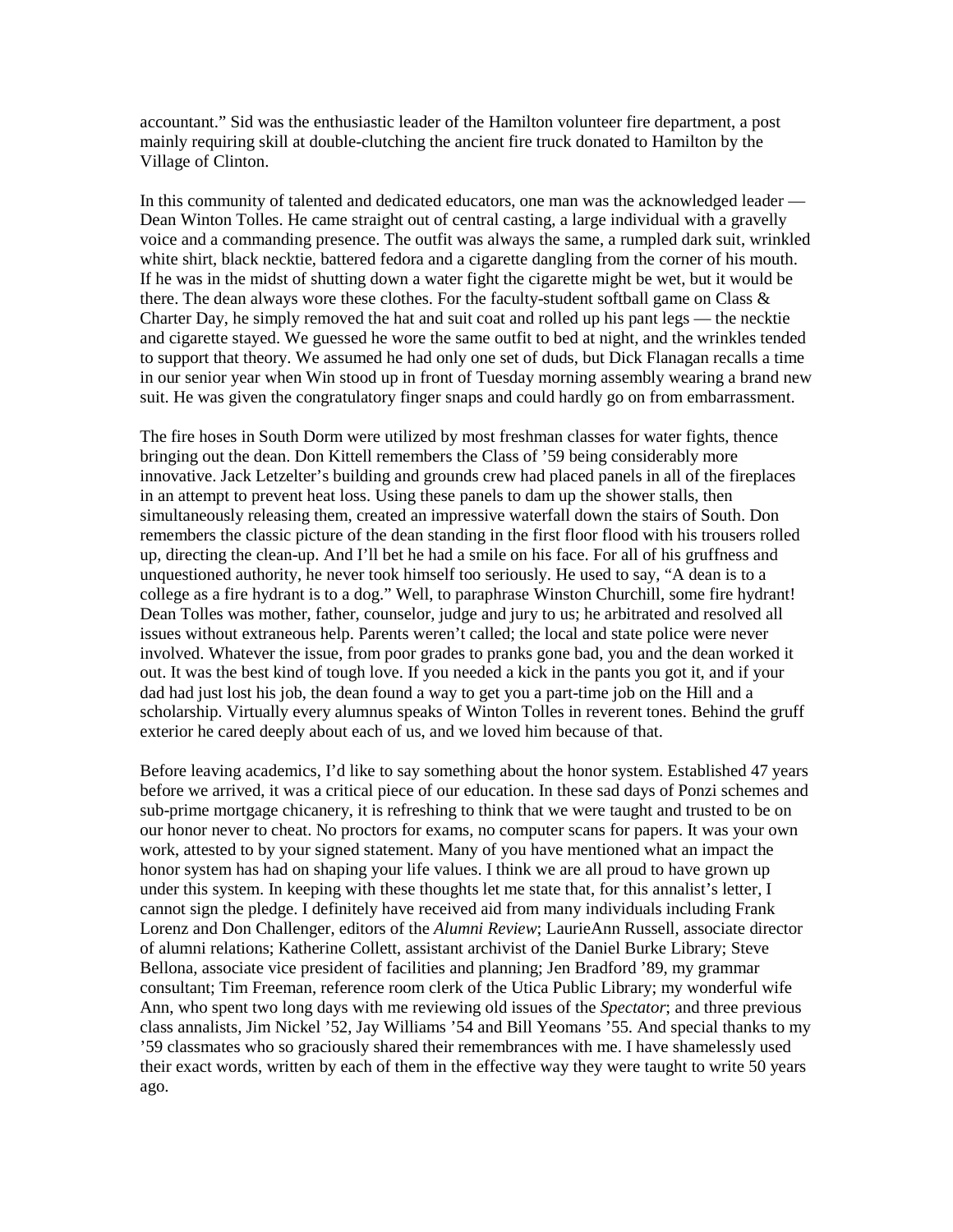Now let's turn to student life 50 years ago, for as President McEwen pointed out at our first assembly, there is more to college than "book learning." Rushing for the one local and 10 national fraternities occurred during our first week on the Hill. Seventy-four percent of our class joined one of these societies, with an additional 13 men joining Squires Club. Partaking in old traditions, our class won the tug-of-war but lost the flag rush, thereby condemning us to wear our hated beanies until Thanksgiving.

The first big social event was the annual Wells College exchange dance. To sign up you needed to leave your name, height and fraternity in the Social Committee Box in Root Hall. Admission was 60 cents for freshman and one dollar for upperclassmen. The women arrived by bus in front of the gym at halftime of the Hamilton-Wagner football game. This was such a popular event that the Wells freshman class had to be supplemented with 67 freshmen from Elmira College. After the football game our dates were entertained with cocktails and dinner at the fraternities and then on to the all-college dance. Although I don't remember any of the buses turning into pumpkins, promptly at midnight, like Cinderella, the women disappeared back into the buses and we were left alone, with the dawning recognition that we were in for four years of isolated celibacy. We tried to overcome this with varying degrees of success. Three times a year houseparties were eagerly anticipated and enthusiastically enjoyed.

A second tactic was the road trip, at least when we were not snowed in. Heroic runs were made to Wells, Elmira, Skidmore, Vassar, Connecticut College, Holyoke, Cazenovia, Smith, Syracuse, Oneonta and Cornell. Hans Solmssen and Craig Pritchard probably set the record for the most visits to Vassar, and their best time for the 162-mile trip was two hours and 10 minutes, an impressive average of 75 mph, all done on back roads. Try as we might, we never really solved the problem of our isolation from the fair sex. In those days I often thought Hamilton would be perfect if only there were an equal number of women here — so now I guess the place is perfect.

Making music, not just listening, was a popular activity during our years on the Hill. Singing was very prevalent. We participated in the interfraternity sing. We all sang informally at dinner, at College events and at parties. We sang Hamilton songs, College fight songs, popular songs and risqué ditties about such characters as The Tatooed Lady or Sister Lucy or that anatomically unique Young Man from Martha's Vineyard (or one of those islands off the Massachusetts coast).

The Buffers entertained us with a more professional voice, and '59ers Kip Webster, Tim Scholl, John Griffin and Bill Wieting provided half the membership of that talented octet.

The jewel in the crown of Hamilton was the College Choir, directed by the dynamic John Low Baldwin. The choir performed joint concerts with Wells, Vassar, Smith and Radcliffe, toured the Northeast, sang at Kleinhans Music Hall in Buffalo, St. Thomas' Church on 5th Avenue in New York and the National Gallery in Washington, and recorded two long-playing records. They sang the timeless favorites: Vivaldi's *Gloria*, Bach's *Magnificat* and *Mass in B Minor,* and Tye's *Laudate Nomen Domini*, and they sang them beautifully, for John Baldwin demanded perfection, often leading his singers beyond what they had considered their vocal and musical limits. John was, perhaps, the most enthusiastic individual I have ever known, and when he led the choir with that wonderful intense smile, bright-red face and passionate look, they knew they could sing anything. John was a consummate musician in his own right, and his informal concerts after chapel on Sunday nights and after College assemblies were some of the most exciting music I have ever heard. He devoted his entire existence to music, and experienced the world through the eyes and ears of a musician. Once in the National Gallery he suddenly exclaimed, "Great acoustics; you could blow your nose in here and it would sound like a French horn!" Our classmate Richard Storm, manager of the choir our senior year, recently commented he found it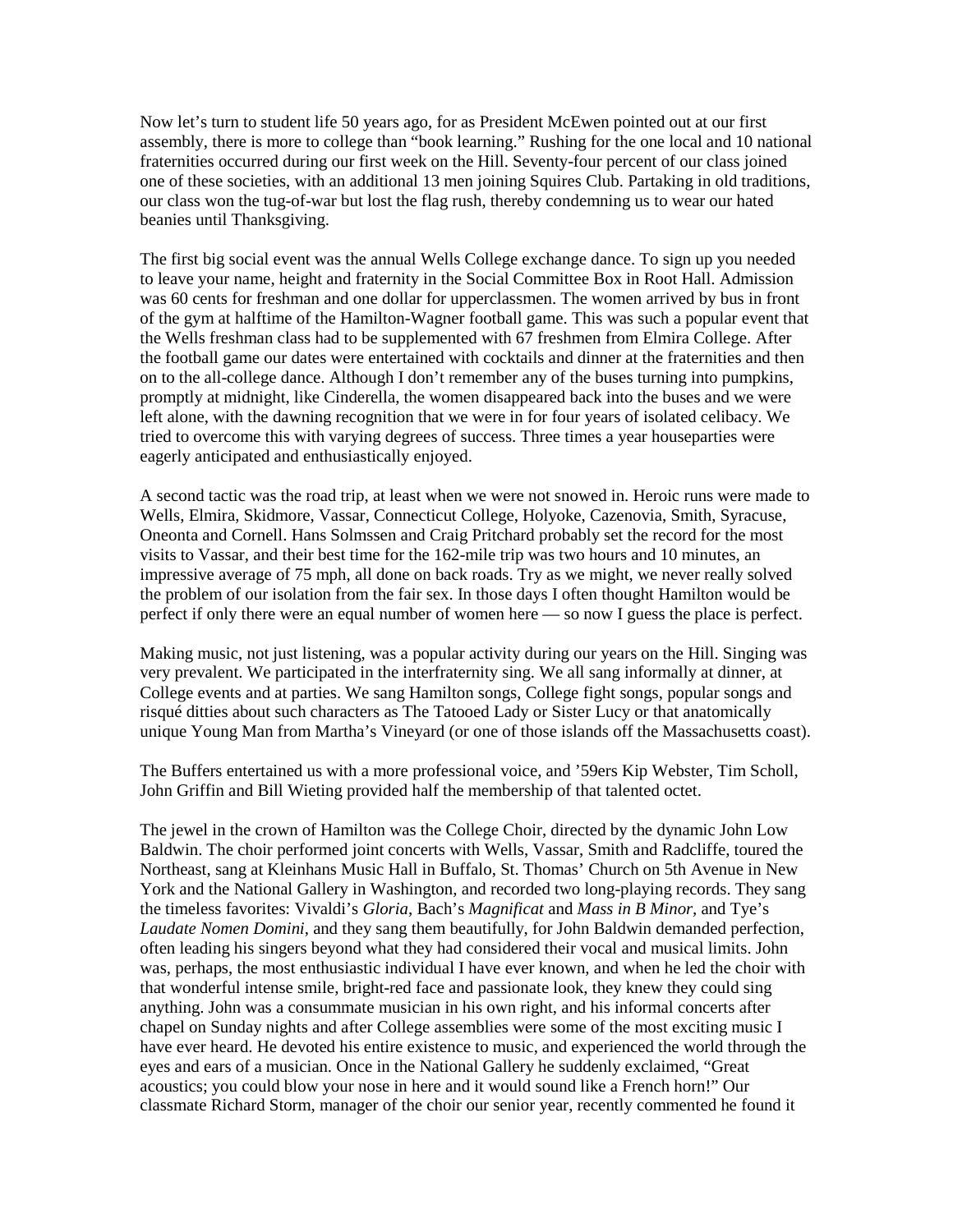amazing that the men of the choir were able to meet John's stringent musical requirements, including singing weekly in chapel and preparing for concerts, tours and recording sessions, in a College that did not have a full music curriculum. John Baldwin taught professionalism, perseverance and discipline as well as music.

On June 23, 1956, the *S.S. Waterman* sailed for Europe from Pier 5 in Hoboken, N.J., carrying a full complement of raucous U.S. college students. And aboard to entertain them was the Catatonic 5, Hamilton's own Dixieland band. One of the premier college jazz groups of the day, the band was busy most weekends playing at colleges throughout the Northeast. But their most memorable gig occurred on Saturday, Nov. 24, 1956, when they were the featured band at a Carnegie Hall midnight jazz concert. Hearing Jack Crystal, comedian Billy Crystal's father, introduce Hamilton's Catatonic 5 to the Carnegie Hall audience was a thrill I shall never forget.

Athletics. Our class was blessed with a large contingent of talented athletes, and during our four years Hamilton had winning teams in most sports. A few stories and noteworthy examples: Fiftyniners Ward Wettlaufer, Paul Kremer, Bob Mongeau, Kim Levene and Dick Jackson provided the backbone for four years of outstanding golf teams. Wettlaufer was truly world-class. To quote from the May 22, 1959, *Spectator*, "Walker Cup competitor Ward Wettlaufer was victorious last weekend, as was the eight-man U.S. team of which he is a member. Wettlaufer and Jack Nicklaus of Ohio State defeated a British team 2 and 1 in the foursomes last Friday, and Wettlaufer alone won 6 and 5 Saturday." Wow!

During our time on the Hill Hamilton played big-time hockey, scheduling such nationally ranked powers as New Hampshire, RPI, Northeastern and Army, and they acquitted themselves well under the coaching of ex-Clinton Comets star Greg Batt. Hans Solmssen recalls that Coach Batt always smoked a large cigar during games, and as the players came off the ice after a shift gasping for breath, he would impart words of wisdom to them while exhaling cigar smoke in their faces. Now here is a remarkable story: In our time, hockey players wore headgear, but no facemasks, and, amazingly, that was true for goaltenders as well. After requiring 50 stitches in his face, '59er Don Spencer, captain and goalie of the hockey team, asked track coach and trainer Gene Long to invent some sort of facial protection. Gene fashioned a plastic, form-fitting mask using a design he had learned about for protecting the heels of high jumpers. Don wrote a letter describing Gene's mask to famed Montreal Canadiens goalie Jacques Plante, who had been looking for such an item, and in 1959 Plante was the first NHL goaltender to use a mask in actual games, a copy of the mask first requested by Don Spencer, the prototype of which was designed and built by Gene Long.

Our senior year the track team had one of its finest seasons ever, winning all four dual meets and placing second to Alfred by only 1/7 of a point in the state championship meet. Outstanding '59 cinder men included Dave Ostrom in the hurdles and high jump, Jim Bonbright in the pole vault, John Stevens in the high jump, Terry Eld in the hurdles, and Bill Poole, Barclay Ward and Bob Patton in the distance events. Poole, Ward and Patton anchored one of the finest cross country teams Hamilton has ever produced. The Hamilton harriers were undefeated each of our last two years, winning the New York State conference championship in both 1957 and 1958 — a feat never repeated.

In tennis, '59ers Phil Lord, Gerry Dirvin and Don Kittell helped Mox Weber's Continentals continue a tremendous run, losing only six matches over a period of eight years.

The 1955-58 football seasons were a period of unmatched glory for Hamilton, and '59ers made their impact from the start of the 1955 season. Three straight 5 and 2 records set the stage for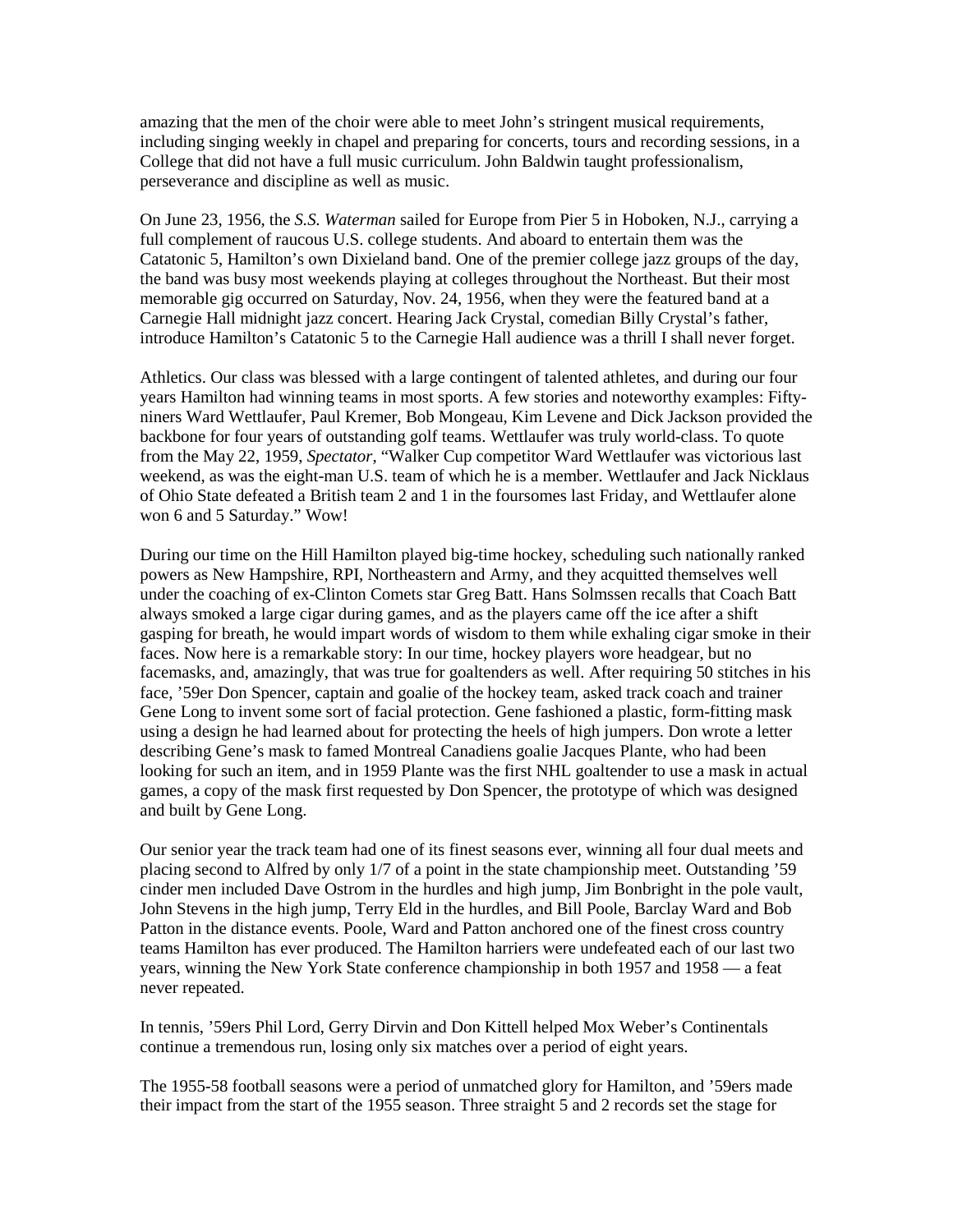senior year. On successive Saturdays that fall, King's Point went down to defeat 25 to 6, RPI 34 to 13, Wagner 20 to 13, Swarthmore 34 to 8, and Haverford 20 to 6. In the Haverford game, tied in the fourth quarter, Earl Rickerson carried the ball around right end for a 68-yard go-ahead touchdown run. On November 8, in a game dominated for three quarters by the Continentals, Hobart squeaked out a 12 to 12 tie. So it came down to the final Saturday of the season when we played archrival Union, and the undefeated season was on the line. Union was always tough, having beaten Hamilton two of the last three games. But not this year. A stout defense and Mike Slattery's three touchdown runs crushed Union 18 to 0. There it was, Hamilton's first — and to this date, only — undefeated football team. Or put another way, the best season in 118 years of recorded Hamilton football. Bill Hoyt and Bob Mongeau were co-captains. Tight end John Stevens' eight pass receptions in one game and three touchdown catches in a game were both new Hamilton records. John was selected as a Little All-American. He and Mike Slattery were named to the ECAC All-East honorable mention team. Fifty-niners Hoyt, Mongeau, Stevens, Slattery, Rickerson, Joe Nicolette, Scott Finegan, Carl Hakanson and John McNamara share the distinction of having been teammates on the best football team Hamilton ever fielded.

In 1958 a new student government, the Student Senate, came into being, replacing the old Student Council and Interfraternity Council. In March of that year the Student Senate committee on deferred rushing presented a plan for 100 percent opportunity rushing, which was approved by the full senate but tabled by the administration. Surprising, because the booklet given to all entering freshmen describing the fraternity system contained the statement "... the chief trouble with the fraternity system is that there is not enough of it, and the approaching time when every student may become a member if he wants to will see the system operating at its best." In April of 1959 the Student Senate again voted for 100 percent opportunity rushing to begin the following year. This time it was accepted and implemented, along with deferred rushing, and in February of 1960, 221 of 230 freshmen were matched, with nine choosing not to participate. Unfortunately this change was too late to benefit members of our class, but it attempted to right a wrong that had concerned many of us.

And then, 1,365 days after we had first arrived, graduation day was upon us. It surely didn't seem that we had been on the Hill that long. On that Sunday, June 7, 1959, 152 of us converged on the Sage Building to receive our A.B. degrees at the 149th Commencement of the College. We had gained 19 and lost 42 of the 175 we entered with.

Our classmate Dick Flanagan gave the commencement address. As expected it was thoughtful and beautifully delivered. He noted that we "... were born in the middle of a depression; began school in the middle of a war; entered high school in the middle of another war; and graduated from high school contemporaneously with the perfecting of the hydrogen bomb." He urged us to question the status quo and take responsibility for righting the inequities of the world.

Longtime U.S. Ambassador George V. Allen gave the charge to our graduating class. He made three points: 1) We would not remember what he was about to say. Well, he got that one right. 2) The key issue of the day, Communism vs. the free world, would not prove to be an insurmountable problem, and would resolve itself in our lifetime. Got that right, too. 3) The most important task facing this country was to develop a better understanding between the United States and the other peoples of the world. Good advice then and good advice now. We trooped up on the stage and received our diplomas, and then it was over and we left to begin the next chapter of our lives.

As I prepared this presentation, I felt an enormous sense of pride in the Class of '59. A group of diligent young men who liked and respected one another; a College Choir that was unexcelled;